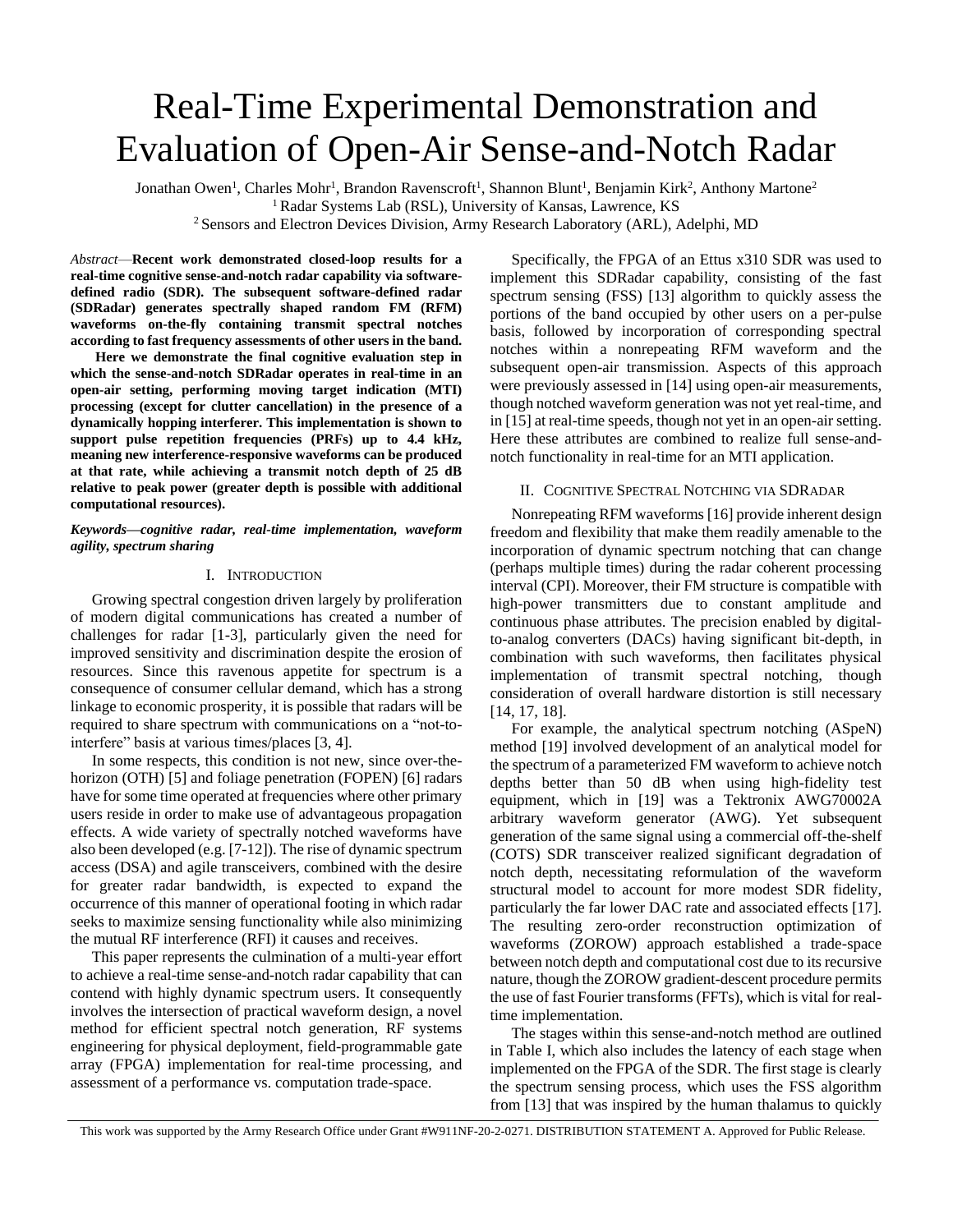identify and aggregate a "good enough" partitioning of the operating band into appropriately sized subbands, which either do or do not contain a meaningful amount of RFI. The spectral locations and widths of the RFI-occupied subbands, collected in Ω, then inform where spectral notching is necessary.

| Table I. Sense-and-notch stages with latencies |  |  |
|------------------------------------------------|--|--|
|------------------------------------------------|--|--|

| <b>Algorithm</b>                       | Latency                |
|----------------------------------------|------------------------|
| <b>Fast Spectral Sensing (FSS)</b>     | $120 \mu s$            |
| Pseudo-Random Optimized FM             | $28 \mu s$ / iteration |
| $(PRO-FM)$                             |                        |
| Zero-Order Reconstruction Optimization | $28 \mu s$ / iteration |
| of Waveforms (ZOROW)                   |                        |

Notched waveform generation then involves two sequential design stages. The first employs an efficient spectrally-shaped RFM design procedure, here chosen to be pseudo-random optimized (PRO) FM [20] because it relies on an alternating projection approach that is computationally efficient via the use of FFTs and simple projections. PRO-FM produces transmittersuitable waveforms possessing a Gaussian power spectrum shape that realizes minimal sidelobes, though the incorporation of spectral notching realizes some degradation in that regard [14], requiring subsequent receive compensation when clutter cancellation is performed (e.g. [21-24]).

Let  $T$  be the pulse width,  $B$  the 3-dB bandwidth, and  $f_s$  the DAC rate, which for modest fidelity SDRs is not significantly greater than *B* (i.e.  $f_s/B > 1$ , but not  $\gg 1$ ). Denote  $\bar{s}_q$  as the length-*N* digital representation of the desired analog waveform  $\mathbf{s}_q(t)$  that the SDR intends to transmit for the *q*th of *Q* pulses in the CPI. Moreover, denote  $\bar{\mathbf{s}}_q^{(k)}$  as the version of this vector after *k* iterations of PRO-FM alternating projections [20]

and

$$
\overline{\mathbf{r}}_q^{(k+1)} = \mathbb{F}^{-1} \left\{ \overline{\mathbf{g}} \odot \exp \left( j \angle \mathbb{F} \left\{ \overline{\mathbf{s}}_q^{(k)} \right\} \right) \right\}
$$
(1)

(1)

$$
\overline{\mathbf{s}}_q^{(k+1)} = \overline{\mathbf{u}} \odot \exp\left(j \angle \overline{\mathbf{r}}_q^{(k+1)}\right),\tag{2}
$$

where  $\bar{\mathbf{s}}_q^{(0)}$  is a random initialization (constant amplitude and uniformly distributed in phase). Here  $\mathbb F$  and  $\mathbb F^{-1}$  are the Fourier and inverse Fourier transforms, respectively,  $\angle$ ( $\bullet$ ) extracts the phase of the argument, and  $\odot$  is the Hadamard product. The length- $N$  vector  $\overline{g}$  is a discretization of the magnitude spectral template  $|G(f)|$ , while length-*N* vector  $\overline{u}$  is a discretization of rectangular window *u*(*t*) of duration *T*. Relative to the baseline notch-free form, the spectrum template in this context is modified for each sense-and-notch interval via

$$
|G(f)| = 0 \text{ for } f \in \Omega. \tag{3}
$$

This first stage of the notched waveform generation process provides the overall spectrum shaping and introduces the start of each spectrum notch, which has been found to facilitate rapid and efficient convergence overall. Because the PRO-FM approach can only achieve relatively shallow spectral notches, however, the ZOROW method is then applied to improve notch depth, while necessarily accounting for the modest *f*<sup>s</sup> /*B* ratio of the DAC (in [17] the Tektronix AWG employed a ratio  $50\times$ greater than the Ettus x310 SDR).

Denoting the terminal  $k = K$  iteration of PRO-FM as

$$
\mathbf{s}_q = \exp(j\mathbf{\phi}_q),\tag{4}
$$

where

$$
\boldsymbol{\phi}_q = [\phi_{q,1} \ \phi_{q,2} \ \cdots \ \phi_{q,N}]^T, \tag{5}
$$

ZOROW deepens the spectral notches while conforming to SDR hardware characteristics, in which each DAC input sample is held constant for  $T_s = 1/f_s$  seconds. The resulting analog signal is then fed through a reconstruction filter to suppress repeated images outside the fundamental frequency interval of  $[-f_s/2, +f_s/2]$ .

It was shown in [19] that perfect Nyquist reconstruction can be analytically realized for a pulsed signal given sufficient sampling of the analytical spectrum. For the subsequent ZOROW representation [17], this sampled analytical spectrum has the form

$$
S_q(f_m, \phi_q) = \frac{\sin(\pi f_m T_s)}{\pi f_m}
$$
  
\$\times \sum\_{n=1}^{N} \exp(-j(2\pi f\_m (n-1/2)T\_s + \phi\_{q,n})),\$ (6)\$

where frequency  $f_m = m\Delta f$  for integer *m* lies on the interval  $-\infty < m < \infty$ , as long as  $f_m \leq 1/(2T)$ . Noting that (6) takes the form of a discrete Fourier transform (DFT) with an imposed sinc(⋅) envelope, it can be calculated efficiently using FFTs.

The ZOROW method then applies the cost function

$$
J = \sum_{m} |S_q(f_m; \phi_q)|^2 , \qquad (7)
$$

where the indices in the summation correspond to the notch frequency interval(s) from (3). The gradient of (7) with respect to  $\phi_q$  is [17]

$$
\mathbf{g}_{q}^{(\ell)} = 2\Im\left\{\tilde{\mathbf{A}}^{H}(\tilde{\mathbf{s}}_{\text{f},q}^{(\ell)}\odot\tilde{\mathbf{w}})\odot\mathbf{s}_{q}^{*(\ell)}\right\},\tag{8}
$$

which is implemented via gradient-descent to drive (7) toward zero. Here  $\Im(\cdot)$  extracts the imaginary part of the argument,  $\tilde{A}$ <sup>*H*</sup> is the (2*N* −1) × *N* truncated inverse DFT matrix, (·)<sup>\*</sup> is complex conjugation,  $\mathbf{s}_q^{(\ell)}$  is (4) at the  $\ell$ th iteration of ZOROW,  $\tilde{\mathbf{s}}_{f,q}^{(\ell)}$  is the Fourier transform thereof after padding with  $N-1$  zeros, and the length  $2N-1$  vector  $\tilde{\mathbf{w}}$  captures the sinc(⋅) envelope in (6), where the frequencies associated with (7) are replaced by zeros. For example, the average spectral envelope of a given frequency-notched waveform optimized with  $K = 2$  iterations of PRO-FM and  $L = 6$  iterations of ZOROW, as used for the Ettus x310, is illustrated in Figure 1.

#### III. IMPLEMENTATION CONSIDERATIONS

A block diagram of the SDRadar cognitive radar architecture is shown in Fig. 2. The RF environment is sensed at the receive port of the SDRadar, where the signal is frequency down-converted and quantized into in-phase & quadrature channels at 100 MSamples/s, processed by a highthroughput FFT performed on the FPGA, and then continuously streamed to the host computer. Relative to [15], in which the latency of FSS on the host PC was  $T_{\text{FSS}} = 3.1 \text{ ms}$  and therefore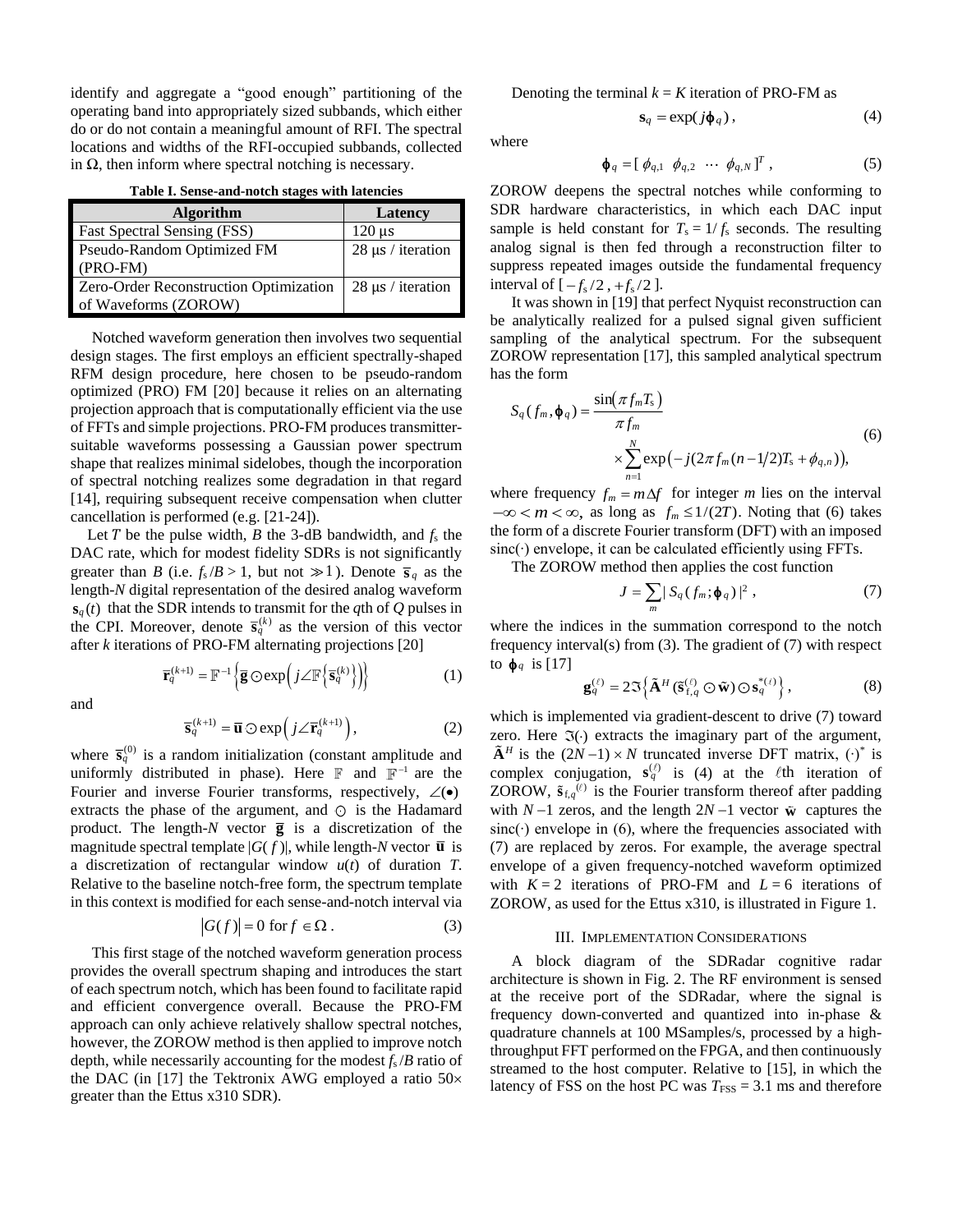served as the bottleneck in RFI identification, it has now been integrated onto the FPGA to operate in 120  $\mu$ s, a 25 $\times$  reduction.



**Fig. 1. Average spectral envelope for a set of notched waveforms**



**Fig. 2. Cognitive radar architecture on the SDRadar**

The overall adaptation time  $T_{\text{adapt}}$  dictates how quickly the overall implementation can identify available spectrum and synthesize waveforms in reaction to environmental changes. It can be expressed as

$$
T_{\text{adapt}} = T_{\text{FSS}} + T_{\text{PRO}} + T_{\text{ZOROW}}
$$
  
= 120 + 28K + 28L \text{ µs} (9)

where the lower line captures the currently achievable process times as implemented on the x310 FPGA, for *K* and *L* the respective number of iterations for PRO-FM and ZOROW. Here we use  $K = 2$  and  $L = 6$ , which as shown in Fig. 1 can achieve 25 dB notch depths. Consequently,  $T_{\text{adapt}} = 344 \text{ }\mu\text{s}$ .

In [15], a PRF of 2.22 kHz  $(T_{PRI} = 550.6 \,\mu s)$  was used. Software modification in the FPGA since then to operate the clock at twice the rate (from 100 to now 200 MHz), permits PRF values up to 4.4 kHz (so now  $T_{\text{PRI}} = 225.3 \text{ }\mu\text{s}$ ). Therefore, while the implementation in [15] incurred a 7-pulse latency (3.1 ms) at the lower PRF, the new instantiation could either update with no latency at the 2.22 kHz PRF or with a 1-pulse latency at the 4.44 kHz PRF.

Here we shall rely on the latter, meaning that as the rate of RFI hopping increases there will be a growing number of pulses in which the RFI and notch locations are mismatched (i.e. "collisions"). The reason for choosing this arrangement is because, in reality, there would be a degree of randomness that would almost certainly lead to some percentage of pulses with collisions.

If further latency is acceptable, based on an expectation of little/no RFI hopping, then deeper notches are also achievable via additional ZOROW iterations. Moreover, as SDR and RF-SoC technology progresses, these limits will become less restrictive.

### IV. EVALUATION OF REAL-TIME OPEN-AIR OPERATION

In [14] an open-air MTI test was performed based on prior observation and determination of notched waveforms, i.e. not reacting in real-time. Here we basically repeat that test but use the SDRadar, along with the procedure outlined above, to generate new notched waveforms in real-time as the RFI moves around in frequency. As before, this open-air test took place on the roof of Nichols Hall on the University of Kansas campus, observing the intersection of 23rd and Iowa streets roughly 1.1 km away. Fig. 3 provides a block diagram of test setup components, while Figs. 4 and 5 respectively show photos of the SDRadar (using separate transmit/receive antennas) and the location of the nearby RFI source.



**Fig. 3. Test setup overview, with sense-and-notch radar (top) and dynamic interferer (bottom)**



**Fig. 4. Open-air test setup: Ettus x310 SDRadar (white oval) and illuminated traffic intersection (green oval)**



**Fig. 5. Open-air test setup: interference source (red oval)**

The SDRadar operates at 3.5 GHz and measures complex baseband data after receive down-conversion based on a 100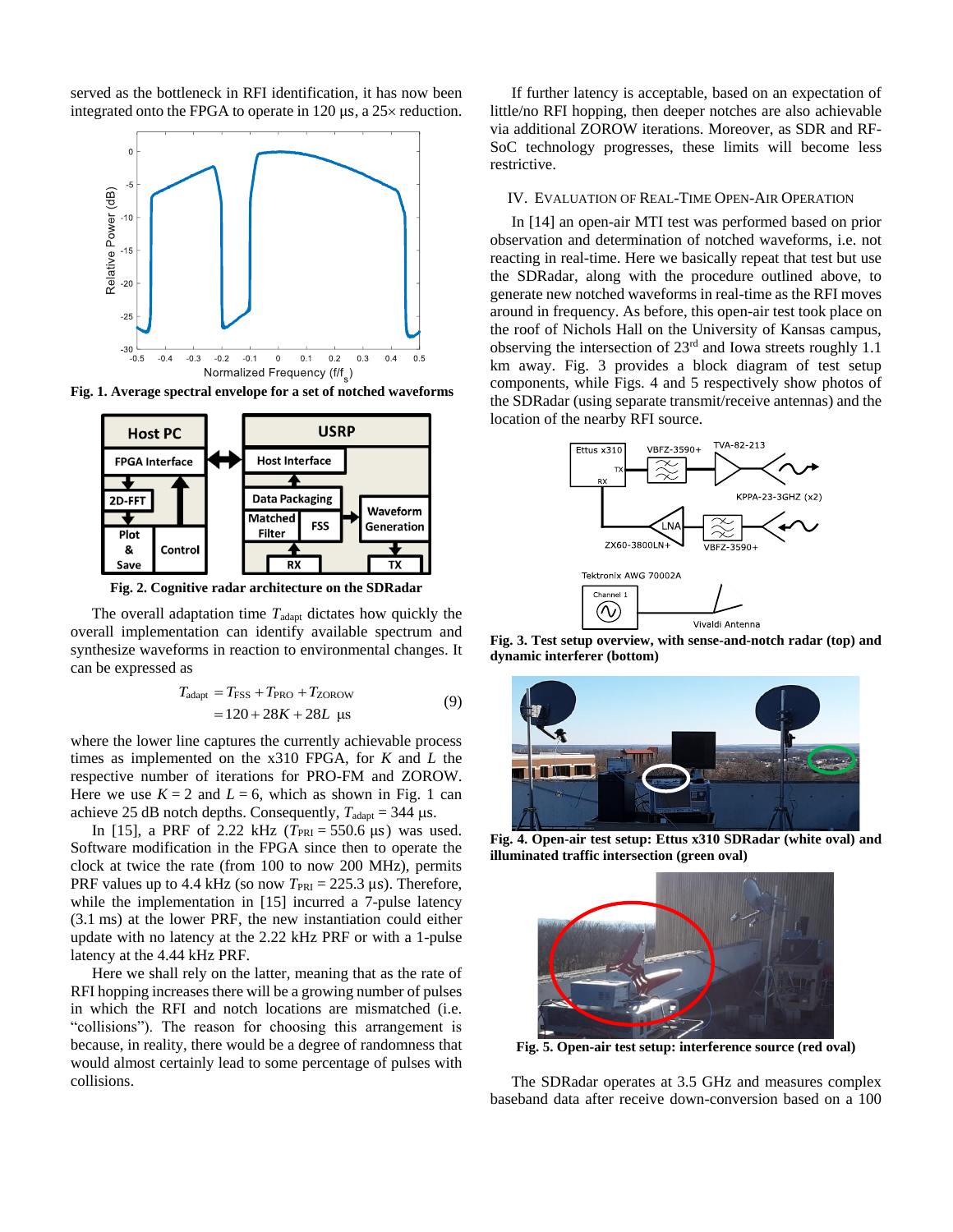MHz sample clock. The pulse duration is  $2.56 \mu s$ , which corresponds to a duty cycle of about 1.2 percent at the 4.44 kHz PRF. Each CPI comprises 1000 unique pulsed waveforms.

The RFI source is produced by a Tektronix AWG connected to a quad-ridge horn antenna, which transmits a single contiguous signal comprised of OFDM subcarriers having a 10 MHz bandwidth that randomly hops in frequency over the operating band at time intervals of  $T_{\text{RFI}}$ , which corresponds to a hopping rate of  $f_{\text{RFI}} = 1/T_{\text{RFI}}$ . In addition to a stationary RFI case, we consider  $T_{\text{RFI}} = 50 \text{ ms}$ , 10 ms, and 0.6 ms, which correspond to  $f_{\text{RFI}}$  = 20 Hz, 100 Hz, and 1.66 kHz. A full-band RFM waveform case with no interference present is included for comparison. For  $T_{\text{PRI}} = 225.3 \text{ }\mu\text{s}$ , these cases amount to hopping of roughly 5, 23, and 375 times during the CPI (the RFI and SDRadar are not synchronized so the precise number could vary). Here we only consider a single hopping RFI source, though no change is needed to realize an arbitrary number of RFI sources/notches. Of course, further degradation is expected due to less available bandwidth for the radar to operate. Moreover, because the focus here was on demonstrating real-time notched waveform design/generation, clutter cancellation has not yet been incorporated.

To establish a baseline case, Fig. 6 illustrates the range/ Doppler response for a CPI of full-band PRO-FM waveforms when no interference is present. Within the red ovals, we can discern movers that are detectable against the background. However, once the RFI is turned on (Fig. 7), the movers are no longer visible. When sense-and-notch operation is engaged for this stationary RFI case, movers once again become visible (Fig. 8). While arguably not necessary in this case, each notched waveform in the CPI is produced according to realtime sensing of RFI on a per-pulse basis. Comparison of the background responses in Figs. 6 and 8 shows an increase of a few dB for the latter, which is due to notch depth being limited to 25 dB here as a trade-off for real-time responsiveness.



**Fig. 6. Simple SDRadar, full-band PRO-FM, without RFI**



**Fig. 7. Simple SDRadar, full-band PRO-FM, with stationary RFI**



**Fig. 8. Sense-and-notch SDRadar, with stationary RFI**

We now allow the RFI to change dynamically at different rates, as illustrated in Figs. 9-11. It is observed that hopping every 50 ms in Fig. 9 is qualitatively the same as Fig. 8 because the RFI hopping rate is slow enough that additional clutter modulation induced by dynamic notching remains below the background response from RFI leakage.

As the hopping rate increases to occurring every 10 ms in Fig. 10, clutter modulation begins to arise (see dashed red oval) that can mask movers if not properly compensated, which is not incorporated here but has been investigated and experimentally demonstrated in [21-24]. However, we can still see movers present within the solid red circles.

Finally, when the hopping increases again to changing every 0.6 ms, Fig. 11 shows that clutter modulation has now grown to mask the movers. Moreover, with the PRI interval of  $225.3 \mu s$ relative to the RFI hopping every  $600 \mu s$ , the number of latencyinduced collisions grows significant. In short, there is a need for further reduction of  $T_{\text{adapt}}$  if RFI becomes more dynamic.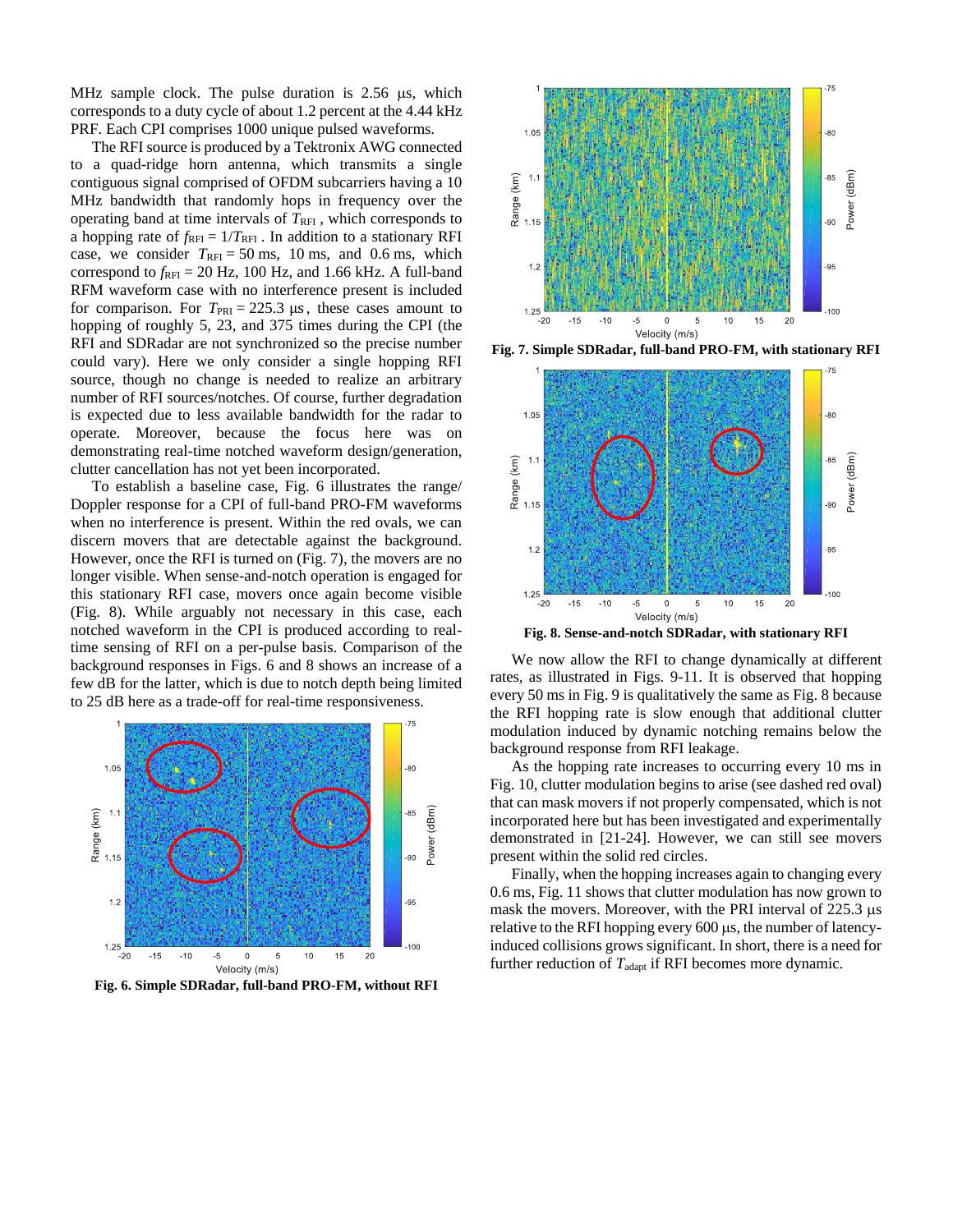

**Fig. 9. Sense-and-notch SDRadar, RFI hopping every 50 ms**



**Fig. 10. Sense-and-notch SDRadar, RFI hopping every 10 ms** 



**Fig. 11. Sense-and-notch SDRadar, RFI hopping every 0.6 ms** 

## V. CONCLUSIONS

A real-time open-air experimental demonstration of a cognitive sense-and-notch radar capability has been shown to have practical feasibility. This approach addresses the limiting factors of physical generation of on-the-fly notched waveform design, hardware fidelity effects, and acceptable latency for response time. Of course, the increasing complexity of the RF environment, including a multiplicity of distributed and dynamic spectrum users, will continue to drive the need for faster responses of higher quality (in this context, deeper) notches. As required adaptation rates are driven faster by greater congestion, techniques to mitigate clutter modulation effects also become critical.

#### **REFERENCES**

- [1] H. Griffiths, et al., "Radar spectrum engineering and management: technical and regulatory issues," *Proc. IEEE*, vol. 103, no. 1, pp. 85-102, Jan. 2015.
- [2] A. F. Martone *et al*., "Closing the Loop on Cognitive Radar for Spectrum Sharing," *IEEE Aerospace and Electronic Systems Magazine*, vol. 36, no. 9, pp. 44-55, 1 Sept. 2021
- [3] A. Martone, M. Amin, "A view on radar and communication systems coexistence and dual functionality in the era of spectrum sensing," *Digital Signal Processing*, 2021
- [4] S.D. Blunt, E.S. Perrins, *Radar & Communication Spectrum Sharing*, SciTech Publishing, 2018.
- [5] G. Fabrizio, *High Frequency Over-the-Horizon Radar: Fundamental Principles, Signal Processing, and Practical Applications*, McGraw-Hill, 2013.
- [6] M. Davis, *Foliage Penetration Radar – Detection and Characterization of Objects Under Trees*, SciTech Publishing, 2011.
- [7] M.J. Lindenfeld, "Sparse frequency transmit-and-receive waveform design," *IEEE Trans. Aerospace & Electronic Systems*, vol. 40, no. 3, pp. 851-861, July 2004.
- [8] K. Gerlach, M.R. Frey, M.J. Steiner, A. Shackelford, "Spectral nulling on transmit via nonlinear FM radar waveforms," *IEEE Trans. Aerospace & Electronic Systems*, vol. 47, no. 2, pp. 1507-1515, Apr. 2011.
- [9] C. Nunn, L.R. Moyer, "Spectrally-compliant waveforms for wideband radar," *IEEE Aerospace & Electronic Systems Mag*., vol. 27, no. 8, pp. 11-15, Aug. 2012.
- [10] L.K. Patton, B.D. Rigling, "Phase retrieval for radar waveform optimization," *IEEE Trans. Aerospace & Electronic Systems*, vol. 48, no. 4, pp. 3287-3302, Oct. 2012.
- [11] T. Higgins, T. Webster, A.K. Shackelford, "Mitigating interference via spatial and spectral nulling," *IET Radar, Sonar & Navigation*, vol. 8, no. 2, pp. 84-93, Feb. 2014.
- [12] A. Aubry, A. De Maio, M.A. Govoni, L. Martino, "On the design of multi-spectrally constrained constant modulus radar signals," *IEEE Trans. Signal Processing*, vol. 68, pp. 2231-2243, Apr. 2020
- [13] A. Martone, K. Ranney, K. Sherbondy, K. Gallagher, S. Blunt, "Spectrum allocation for non-cooperative radar coexistence," *IEEE Trans. Aerospace & Electronic Systems*, vol. 54, no. 1, pp. 90-105, Feb. 2018.
- [14] B. Ravenscroft, J.W. Owen, J. Jakabosky, S.D. Blunt, A.F. Martone, K.D. Sherbondy, "Experimental demonstration and analysis of cognitive spectrum sensing and notching for radar," *IET Radar, Sonar & Navigation*, vol. 12, no. 12, pp. 1466-1475, Dec. 2018.
- [15] J.W. Owen, C.A. Mohr, B.H. Kirk, S.D. Blunt, A.F. Martone, K.D. Sherbondy, "Demonstration of real-time cognitive radar using spectrally-notched random FM waveforms," *IEEE Intl. Radar Conf.*, Washington, DC, Apr. 2020.
- [16] S.D. Blunt, et al., "Principles & applications of random FM radar waveform design," *IEEE Aerospace & Electronic Systems Mag*., vol. 35, no. 10, pp. 20-28, Oct. 2020.
- [17] C.A. Mohr, J.W. Owen, S.D. Blunt, C.T. Allen, "Zero-order reconstruction optimization of waveforms (ZOROW) for modest DAC rates," *IEEE Intl. Radar Conf.*, Washington, DC, Apr. 2020.
- [18] A. Aubry, V. Carotenuto, A. De Maio, A. Farina, A. Izzo, R.S. Lo Moriello, "Assessing power amplifier impairments and digital predistortion on radar waveforms for spectral coexistence," to appear in *IEEE Trans. Aerospace & Electronic Systems*.
- [19] C.A. Mohr, S.D. Blunt, "Analytical spectrum representation for physical waveform optimization requiring extreme fidelity," *IEEE Radar Conf*., Boston, MA, Apr. 2019.
- [20] J. Jakabosky, S.D. Blunt, B. Himed, "Spectral-shape optimized FM noise radar for pulse agility," *IEEE Radar Conf.,* Philadelphia, PA, May 2016.